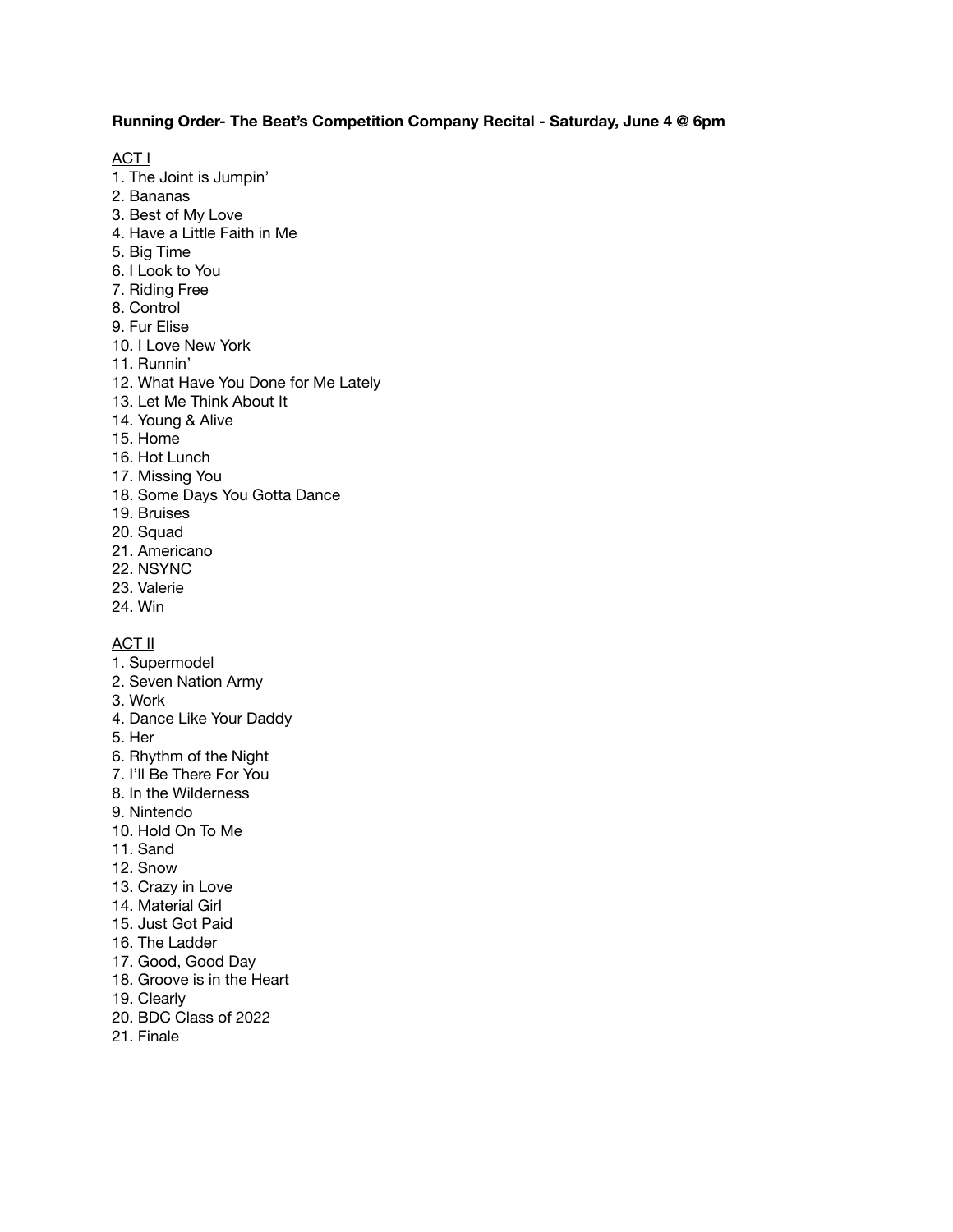## **Program Draft - The Beat's Competition Company Recital - Saturday, June 4 at 6pm**

Following is program information in the order we intend to perform our Company Recital. Please e-mail any edits to [thebeatdancecompany@gmail.com](mailto:thebeatdancecompany@gmail.com)

## **ACT I**

The Joint is Jumpin'- Arika Adams, Beatrix Allesee, Morgan Allesee, Katherine Ash, Marissa Bayer, Alizabeth Benko, Isaac Bermudez, Megan Brinkman, Camryn Bruderly, Keira Buchman, Payton Camera, Quinn Camera, Avery Charville, Kat Cutcher, Darla Davis, Sarah Elder, Sofia Ellis, Emma Ferguson, Callie Friar, Maggie Griggs, Elley Hartman, Julia Iott, Katie Iott, Marilyn Iott, Iris Jones, Adelaide Jurack, Ciara Lalor, Niamh Lalor, Peyton Lynch, Berkley Macke, Claire Myers, Olivia Myers, Isabella Nardone, Kiley Nicholson, Keira Owens, Kate Prindle, Kyndall Russell, Ariana Shields, Isabella Shields, Lily Shields, Janie Snyder, Alexa Struffolino, Lia Wagner, Keira White, Skylar Youtzy, Madison Zam

Bananas - Beatrix Allesee, Mila Allgyre, Quinn Camera, Ruby Fredericks, Brooklyn Kirk, Brooklyn Owens, Mallory Smith

Best of My Love - Isabella Anzenbacher, Grace Brendle, Echo Martinez, Adyson Myers, Allison Myers, Addison Thomas, Lia Wagner

Have a Little Faith in Me - Season 14 Solo Scholarship Recipient Alizabeth Benko

Big Time - Arika Adams, Katherine Ash, Morgan Bowe, Avery Charville, Grace Feehan, Madalyn Hembree, Abby Loving, Berkley Macke, Kaitlyn Snow, Madison Zam

I Look to You - Isaac Bermudez, Megan Brinkman, Maggie Griggs, Isabella Nardone, Addie Naus, Keira Owens, Kate Prindle, Isabella Shields, Lily Shields, Ashlyn Theis

Riding Free - Elley Hartman, Raegan McCormick, Kiley Nicholson

Control - Madison Zam

Fur Elise - Marissa Bayer, Keira Buchman, Josie Figmaka, Avery Jicha, Easton Rigney, Claire Wulff

I Love New York - Alizabeth Benko, Camryn Bruderly, Anna Costell, Darla Davis, Katie Iott, Adelaide Jurack, Niamh Lalor, Olivia Myers, Becca Rieman, Skylar Youtzy

Runnin'- Arika Adams

What Have You Done for Me Lately - Morgan Allesee, Iris Jones, Ciara Lalor, Peyton Lynch, Claire Myers, Lily Shields, Janie Snyder, Alexa Struffolino

Let Me Think About It - Lexi Blodgett, Megan Brinkman, Keira Buchman, Avery Jicha, Keira Owens, Ella Pasley, Kate Prindle, Isabella Shields, Ashlyn Theis

Young & Alive - Payton Camera

Home - Grace Brendle, Echo Martinez, Allison Myers, Addison Thomas, Lia Wagner

Hot Lunch - Jordyn Bruderly, Allison DeVries, Elley Hartman, Adelyn Hoelter, Hannah Hoelter, Julia Iott, Raegan McCormick, Kiley Nicholson, Kyndall Russell, Ariana Shields, Gabi Struffolino, Keira White

Missing You - Madison Zam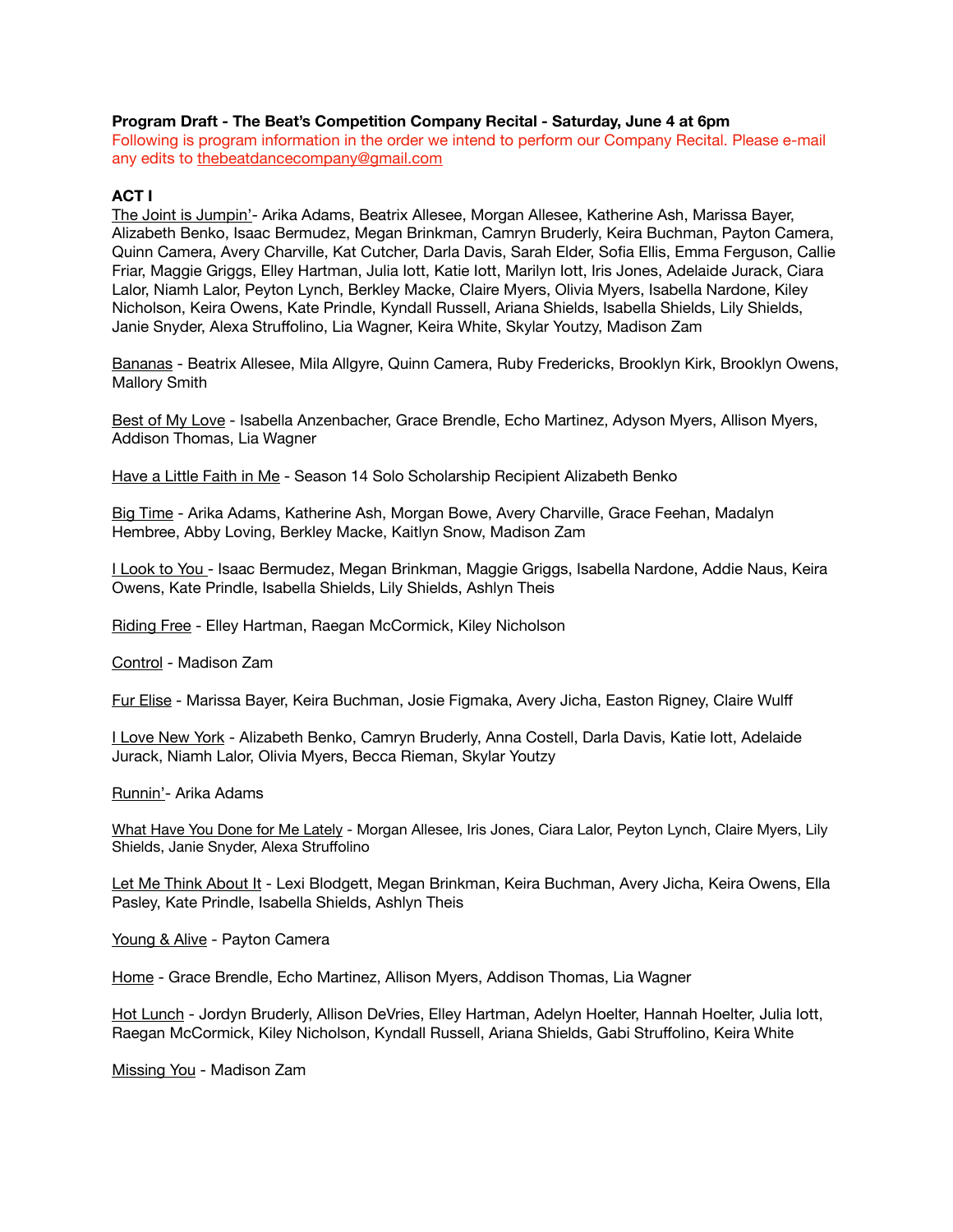Some Days You Gotta Dance - Beatrix Allesee, Mila Allgyre, Quinn Camera, Ruby Fredericks, Brooklyn Kirk, Brooklyn Owens, Mallory Smith

Bruises - Isabella Nardone, Kate Prindle

Squad - Arika Adams, Katherine Ash, Lexi Blodgett, Avery Charville, Abby Loving, Claire Myers, Addie Naus, Caroline Peek, Easton Rigney, Isabella Shields, Lily Shields, Janie Snyder, Alexa Struffolino

Americano - Isaac Bermudez, Kat Cutcher, Addie Helvoigt, Madeline Jones

NSYNC - Morgan Allesee, Isabella Anzenbacher, Alizabeth Benko, Leah Bowe, Camryn Bruderly, Quinn Camera, Anna Costell, Ava Costell, Sophie Dahms, Allison DeVries, Elley Hartman, Adelyn Hoelter, Hannah Hoelter, Julia Iott, Katie Iott, Adelaide Jurack, Hudson Karpuleon, Niamh Lalor, Raegan McCormick, Olivia Myers, Kiley Nicholson, Brooklyn Owens, Becca Rieman, Kyndall Russell, Ariana Shields, Gabi Struffolino, Lia Wagner, Keira White, Skylar Youtzy

#### Valerie - Sarah Elder

Win - Arika Adams, Katherine Ash, Marissa Bayer, Lexi Blodgett, Morgan Bowe, Grace Brendle, Megan Brinkman, Keira Buchman, Payton Camera, Avery Charville, Kat Cutcher, Darla Davis, Sofia Ellis, Emma Ferguson, Josie Figmaka, Maggie Griggs, Madalyn Hembree, Calla Higgins, Avery Jicha, Iris Jones, Ciara Lalor, Abbi Lee, Abby Loving, Peyton Lynch, Berkley Macke, Echo Martinez, Adyson Myers, Claire Myers, Addie Naus, Keira Owens, Ella Pasley, Caroline Peek, Kate Prindle, Easton Rigney, Isabella Shields, Lily Shields, Kaitlyn Snow, Janie Snyder, Alexa Struffolino, Hannah Theis, Madison Zam

## **ACT II**

Supermodel - Alizabeth Benko, Adelyn Hoelter, Hannah Hoelter, Adelaide Jurack, Niamh Lalor, Becca Rieman, Kyndall Russell, Ariana Shields, Keira White, Skylar Youtzy

Seven Nation Army - Arika Adams, Katherine Ash, Payton Camera, Avery Charville, Sarah Elder, Sofia Ellis, Emma Ferguson, Callie Friar, Kaitlyn Snow, Madison Zam

Work - Josie Figmaka, Iris Jones, Ciara Lalor, Abbi Lee, Peyton Lynch, Claire Myers, Easton Rigney, Lily Shields, Janie Snyder, Alexa Struffolino, Claire Wulff

Dance Like Your Daddy - Jordyn Bruderly, Allison DeVries, Elley Hartman, Julia lott, Raegan McCormick, Kiley Nicholson, Gabi Struffolino

Her - Marissa Bayer, Megan Brinkman, Keira Buchman, Avery Jicha, Ella Pasley, Kate Prindle

Rhythm of the Night- Sophie Dahms, Darla Davis, Hudson Karpuleon

I'll Be There For You- Payton Camera, Madison Zam

In the Wilderness- Janie Snyder, Alexa Struffolino

Nintendo - Isabella Shields, Lily Shields

Hold On To Me - Isaac Bermudez, Kat Cutcher, Addie Helvoigt, Madeline Jones

Sand - Sarah Elder, Sofia Ellis, Emma Ferguson